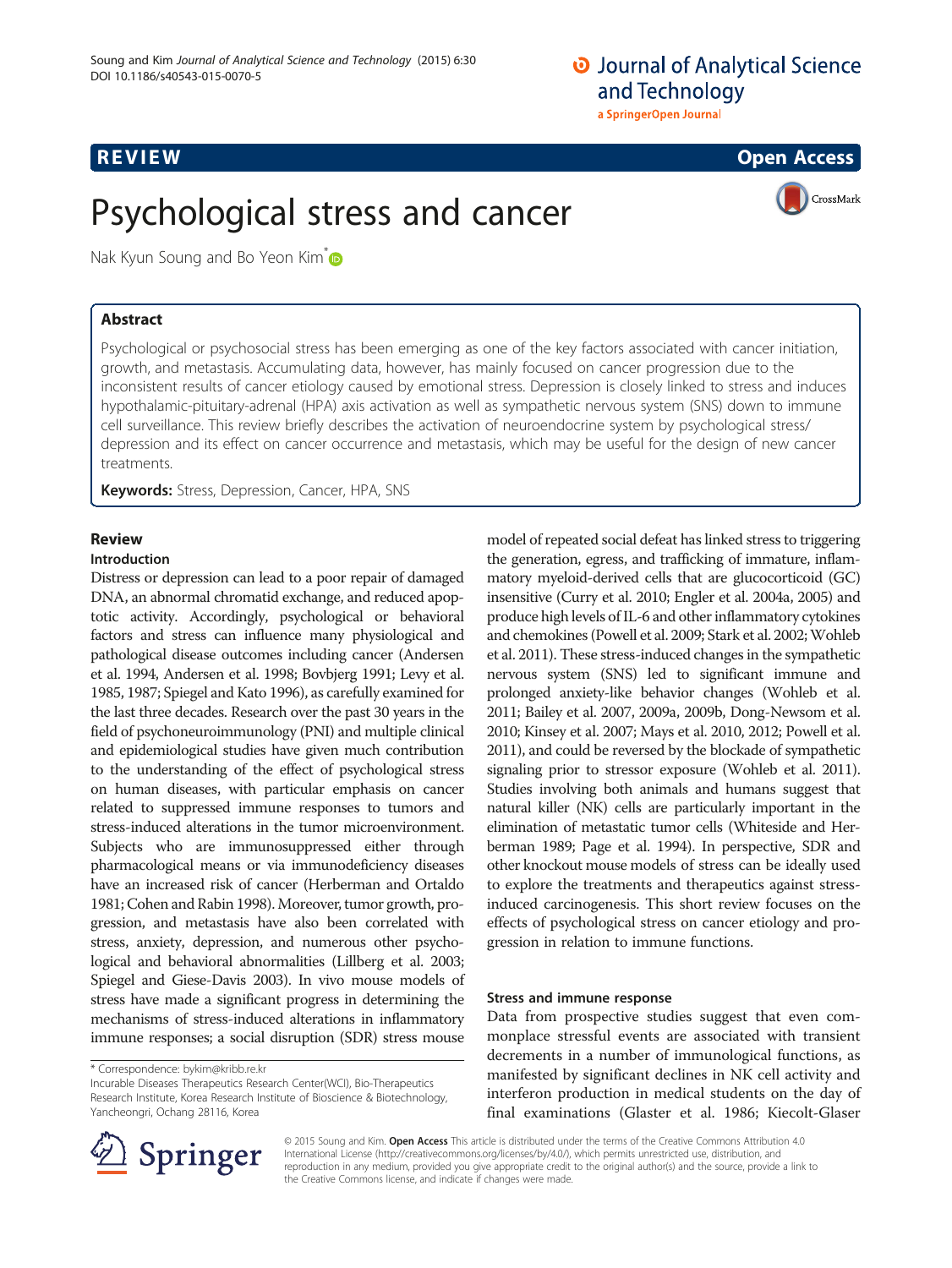et al. [1984,](#page-4-0) Kiecolt-Glaser et al. [1986](#page-4-0); Glaser et al. [1987](#page-4-0); Herberman et al. [1982](#page-4-0)). In contrast, significant immune enhancement via a behavioral intervention could be detected in 45 older adults who were randomly assigned to relaxation training, social contract, or no intervention (Kiecolt-Glaser et al. [1985a](#page-4-0), [b\)](#page-4-0). Several subsequent studies have also suggested a link between personal relationships and NK cell cytotoxicity, consistent with the broad literature on social support and health (Uchino et al. [1996\)](#page-5-0), bereavement or loneliness (Kiecolt-Glaser et al. [1984](#page-4-0); Irwin et al. [1988\)](#page-4-0) and NK cell activity, negative mind or hostility during discussion (Kiecolt-Glaser et al. [1993\)](#page-4-0), and AD patient's caregivers and neuropeptide levels (Irwin et al. [1991\)](#page-4-0). A follow-up study using cell preparations enriched for NK cells (approximately 90 %) replicated the previously observed group differences between caregivers (current and former) and controls (Esterling et al. [1996](#page-4-0)). In addition, higher levels of social support were associated with heightened NK cell responses to cytokines, independent of the level of depression.

From the data obtained to date, it is clear that stress can alter a potentially important defense mechanism against malignant diseases; stress can not only alter NK cell activity in normal populations but can also depress the ability of NK cells to respond to the cytokines necessary for effective cell killing of appropriate tumor or virally infected cells (Glaser and Kiecolt-Glaser [1994\)](#page-4-0). Immune cells like inflammatory macrophages, NK cells, and cytotoxic T cells (CTL) can be found in the core of primary tumors and within the invasive and metastatic tumor microenvironments Hanahan and Weinberg [2011\)](#page-4-0). NK cells and CTL are known to be regulated by stress, influencing tumor progression through association with major histocompatibility complex (MHC) class I expression, interferon (IFN) production and release of apoptotic protein perforins, granzymes A and B, and FasL (Bubenik [2004](#page-4-0)).

Chronic inflammation has been linked to several types of cancers; a study of breast cancer patients 3 years post-treatment showed elevated levels of stress-inducible acute phase proteins correlating with an increase in morbidity and mortality in the experimental cohort (Pierce et al. [2009](#page-5-0)), and circulating levels of IL-6 have been reported as a prognostic indicator of survival and metastasis in human cancers (Chung and Chang [2003](#page-4-0); Salgado et al. [2003](#page-5-0)). Evidence linking chronic inflammation and SNS activation to cancer progression provides insights into how cancer-related genes (e.g., IL-6) modulate the effects of stress on cancer.

Stress has also been shown to modulate the inhibitory receptors, potentially mediating the effect of NK and CTL on viral replication (Hunzeker et al. [2004;](#page-4-0) Tseng et al. [2005\)](#page-5-0) and cancer progression Andersen et al. [1998](#page-3-0)). Stress, however, may also cause beneficial effects on NK activity by enhancing migration and function Schedlowski et al. [1993\)](#page-5-0), increasing NK cell trafficking from the bone marrow, into the blood and peripheral organs (Engler et al. [2004b](#page-4-0); Kradin et al. [2001\)](#page-4-0). Enhanced generation of primary and memory CTL in response to a stressful infection was reported to increase inflammatory and anti-viral cytokine secretion and enhance killing (Mays et al. [2010, 2012\)](#page-4-0).

#### Stress and carcinogenesis

Most carcinogens are expected to damage the cellular DNA, producing mutant cells (Setlow [1978\)](#page-5-0). However, defense mechanisms in the body exist, activating enzyme systems that destroy chemical carcinogens and processes for identifying and repairing damaged DNA and the destruction of mutant or unrepaired DNA by the immune system Fox [1978\)](#page-4-0). When these processes are not in the correct work, the resulting faulty DNA might be associated with an increased risk of cancer (Setlow [1978](#page-5-0)). Stress was suggested to be able to alter the DNA repair process; in a study exploring the effect of carcinogen dimethylnitrosamine on the component of the DNA repair system, the levels of an important DNA repair enzyme methyltransferase were significantly lowered in stressed animals' splenic lymphocytes compared with control rats (Glaser et al. [1985](#page-4-0)). It was also suggested that stress might have affected carcinogenesis through alterations in DNA repair and that sister chromatid exchange (SCE) could occur through different types of stress in bone marrow cells (Glaser et al. [1985;](#page-4-0) Kiecolt-Glaser et al. [1985a, b;](#page-4-0) Fischman and Kelly [1987;](#page-4-0) Dhillon and Dhillon [1998](#page-4-0); Li et al. [1989\)](#page-4-0).

The carcinogenic agents, tumor-promoting phorbol esters, were shown to block ionizing radiation-induced apoptosis in vitro (Kanter et al. [1984;](#page-4-0) Tomei et al. [1988](#page-5-0)). Low concentrations of 12-0-tetradeconoyl-phorbol-13 acetate (TPA) specifically blocked apoptosis in response to ionizing radiation in peripheral blood lymphocytes (PBLs) (Tomei et al. [1990](#page-5-0)). Another study showed that PBLs obtained from medical students at the time of examination survived treatment with TPA and radiation. Thus, stress could induce changes in apoptosis in the body, rendering the survived cells with abnormal levels of DNA to increase the risk of the development of malignant cells.

Although the precise mechanism linking the physiological changes induced by carcinogenic stress and the observed changes in DNA repair, apoptosis, and sister chromatid exchange is not yet known, given the activation of the hypothalamic-adrenal-pituitary (HPA) axis and the autonomic nervous system by stress, stress hormones appear to mediate these responses and are targets for the development of therapeutics against stressinduced carcinogenesis.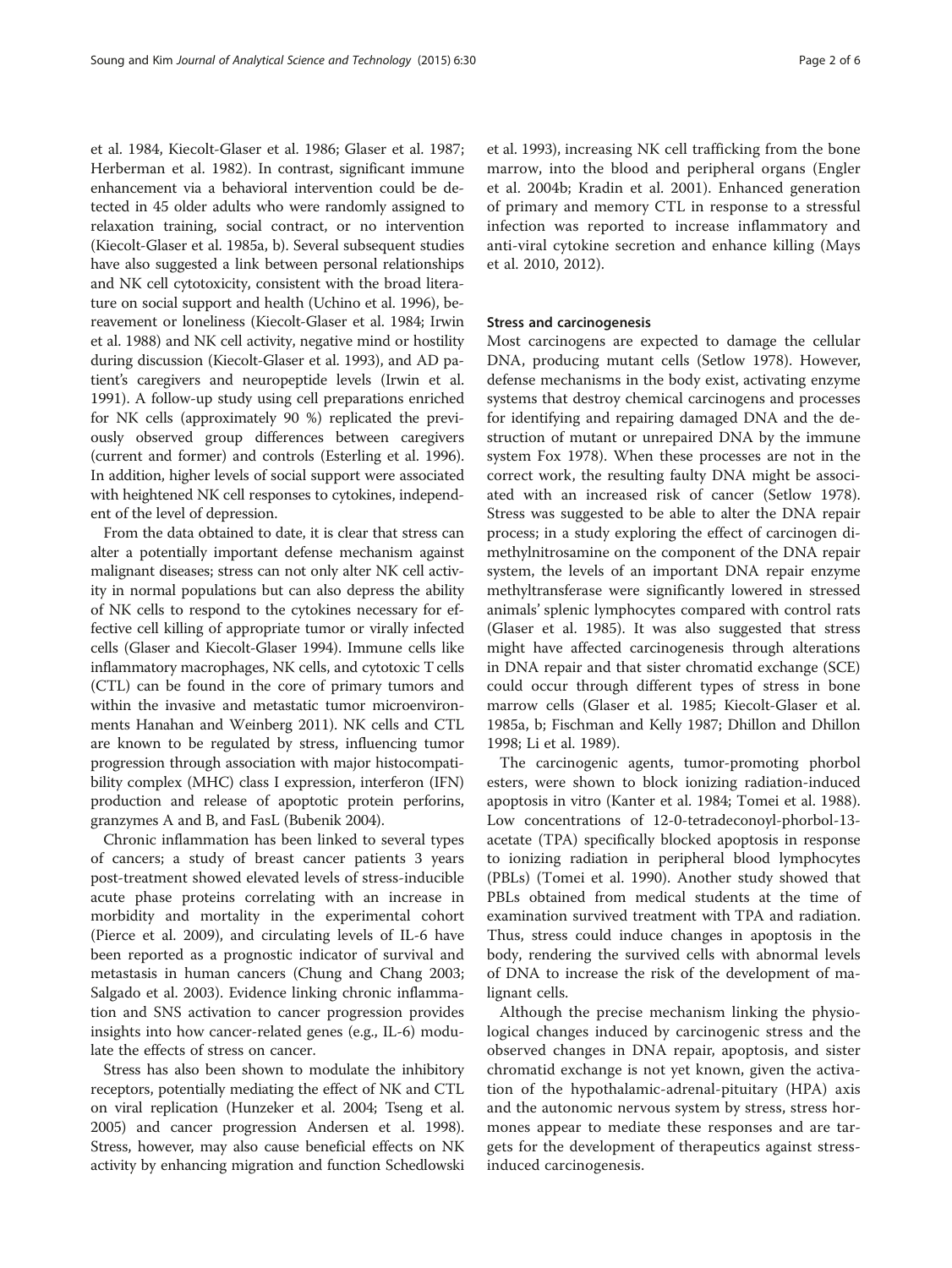#### Stress effect on cancer

With great interest in psychological factors that could affect the cancer etiology and progression, earlier studies suggested links between personality types and cancer etiology. Methodological problems in many of these studies, however, significantly hampered the interpretation of the links, and a great deal of important work in this area over the past three decades tremendously accelerated demonstration of potential effects of stress on tumor metastasis, the tumor microenvironment, and regulation of cell growth.

The data until 1997 was too inconsistent to find a relationship between stressor exposure and cancer etiology (Reiche et al. [2004](#page-4-0); Antoni et al. [2006](#page-4-0)). In addition, depression and other psychological factors were not consistent predictors of cancer etiology (Antoni et al. [2006](#page-4-0)). Thus, it would only be detectable if considered in conjunction with known risk factors such as genetics, gender, site of cancer, age, and health behaviors, such as smoking.

In contrast to cancer etiology, animal studies and in vitro work have contributed to the researches on human, uncovering the molecular mechanisms that would allow stress and psychological factors to affect tumor progression, at least with certain forms of cancer. Regarding the relationship between stress and immune function in cancer patients, including in the tumor microenvironment, TNF-a, known to be associated with tumor regression and survival, was decreased in breast cancer patients with social disruption (Marucha et al. [2005](#page-4-0)). Reduced DNA repair in those with psychiatric illness was also found (Reiche et al. [2004](#page-5-0)). The data suggested that cancer-relevant process may be amenable to influence by psychological factors. Starting from the animal studies demonstrating the effects of stressors such as restraint, forced swim, and social isolation on tumor growth or metastasis (Reiche et al. [2004\)](#page-5-0), a few researches may have clinical utility in humans for suppression of tumor metastasis in that a product could cause NK cells to be partially resistant to suppression by agents that increase cAMP. Direct researches with human cancer cell lines have also been fruitful, identifying the potential pathways from stress to tumor cell development. Noradrenaline (NE) was found to promote metastatic processes in vitro, acting on the b-adrenergic receptor-cyclic AMP protein kinase A pathway in ovarian cancer cell lines, which could be antagonized by a beta blocker. HPA axis was also demonstrated to play a role in tumor initiation, growth, and survival by effecting on apoptosis of lymphocytes, survival genes that protect cancer cells from chemotherapy effects, oncogenic viruses, and immune responses to tumors (Antoni et al. [2006](#page-4-0)).

Stressful life experiences, depression, and other psychiatric disorders have been shown to disrupt circadian rhythms of the HPA, and these stress-related alterations in hormonal and immunological circadian rhythms was also proposed to play a role in cancer progression (Sephton et al. [2003](#page-5-0)). Abnormal circadian rhythms were observed in individuals at high risk for breast cancer and predicting cancer outcomes, decreasing the number and activity of NK cells and increasing early mortality up to 7 years after assessment. These HPA alterations were associated with poor sleep, prior marital disruption, and mutations in circadian clock genes that may be at increased risk for tumor development and shortened survival.

Collectively, thorough exploitation of the signaling pathway from the neuroendocrine system to immune cancer may give a chance of therapeutics development in this sense.

#### Animal model studies

The neuroendocrine and sympathetic-mediated regulation of immune function and the changes in immune status in relation to tumor growth and progression and cancer biology have been provided by the animal models of stress after exposure to a variety of different stressors. A mouse model of cancer socially isolated showed decreased macrophage activity and increased tumor growth (Palermo-Neto et al. [2003\)](#page-5-0), and similar results could be obtained demonstrating a decreased number of immune cells including suppressor T cells and reduced cytokine/ chemokine secretion in breast cancer, and skin and squamous cell carcinoma models following exposure to stress (Saul et al. [2005;](#page-5-0) Steplewski et al. [1985\)](#page-5-0). b-Adrenergic agonists and its antagonists showed increased metastasis of breast cancer to lung and amelioration of stress-associated increase in lung metastasis, respectively (Sloan et al. [2010](#page-5-0)) but without effect on the tumor size itself. The data identified infiltrating macrophage as a key intermediate in stress-induced tumor cell metastasis, demonstrating the important relationship between behavioral stress, immune system, and disease outcomes. Moreover, although the effect of psychosocial stress on cancer is largely unexplored, social disruption (SDR) stress animal model has been effective in predicting its impact on disease and behavior, including the response to influenza viral infection (Mays et al. [2010, 2012;](#page-4-0) Powell et al. [2011\)](#page-5-0) and pronounced anxiety-like behavior in mice exposed to SDR (Curry et al. [2010;](#page-4-0) Engler et al. [2005;](#page-4-0) Wohleb et al. [2011;](#page-5-0) Kinsey et al. [2007;](#page-4-0) Avitsur et al. [2002\)](#page-4-0). Stress itself could induce significant lung inflammation in mice experiencing SDR (Curry et al. [2010](#page-4-0)).

Tumor progression and metastasis are closely associated with stress through inflammatory cells, including myeloid cells like macrophages and neutrophils. These normal immune cells are typically present within and along the margin of invasive and metastatic tumors, and produce pro-angiogenic factors, pro-inflammatory cytokines, and/or pro-invasive matrix degrading enzymes like matrix metalloproteinases (MMPs) (Hanahan and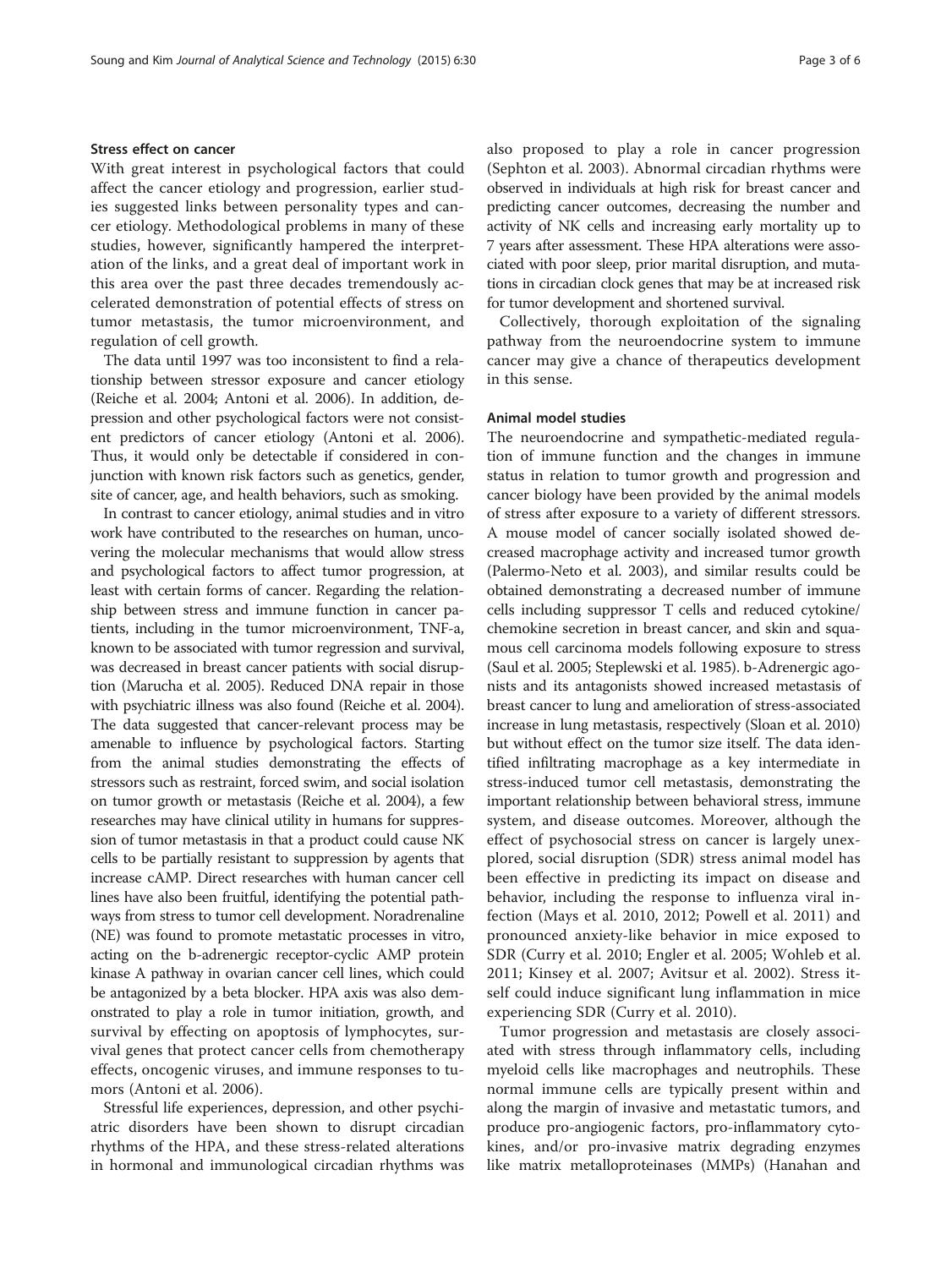<span id="page-3-0"></span>Weinberg [2011\)](#page-4-0). Stressor or exposure to stress hormone enhances the production of MMPs, which is required for both local and distant tumor spread (Sood et al. [2006](#page-5-0); Yang et al. [2006\)](#page-5-0) as illustrated in ovarian cancer cells treated with stress-levels of NE (Sood et al. [2006](#page-5-0)). In addition to MMPs, IL-6, a circulating biomarker indicative of immune changes in tissue and circulation, can be produced within the tumor microenvironment (Kossakowska et al. [1999](#page-4-0)) by both tumor cells and macrophages that infiltrate the tumor site. Secreted by stress in models of repeated social defeat, increased plasma IL-6 levels is a hallmark of the physiologic response to a stressor. Stressed-primed cells secrete cancer-modulating cytokines including IL-6, and have an increased capacity for survival and migration. Social defeat-induced activation of the HPA axis and SNS and the resultant immune alterations will likely impact factors that lead to the morbidity and mortality associated with cancer. This may include but is not limited to enhanced inflammatory mediators and immune cells in the tumor microenvironment, increased tumor growth, increased migration and invasion of tumor cells, and enhanced angiogenesis. The possible interaction of stress-induced cytokine production with tumor initiation, however, needs to be elucidated with more accumulating evidence.

#### Cancer treatment

Despite investigation linking the relationship between psychosocial stressors and tumor development or progression facing many obvious difficulties including the stage of disease and a number of side-effects associated with the cancer treatments (Andersen et al. [1994\)](#page-5-0), a number of observations showed that stress-reducing interventions could improve immune function (Kiecolt-Glaser and Glaser [1992;](#page-4-0) Fawzy et al. [1990, 1993](#page-4-0)). Patients with stage I or II malignant melanoma, not having received any treatment after surgical excision of the cancer, showed significant relationship of reduced psychological distress with increased percent and cytotoxicity of NK cells compared with control groups. A 6-year follow-up study of these patients showed a trend towards significantly lowered recurrence and mortality rate in the intervention patients compared to control group. Consistent results could also be found in the intervention study showing that continued therapy with self-hypnosis extended survival time in women with metastatic breast cancer (Spiegel et al. [1989](#page-5-0)). Although it is not known if these data reflect immunological alterations that influenced the course of the cancer, and a number of other interpretations are plausible, behavioral differences could have contributed to the observed outcomes. Other data from breast cancer patients consistently linked NK cell activity with social support, associating higher NK cell activity with the perception of high-quality emotional or social support from a spouse or the patient's physician (Levy et al. [1990](#page-4-0)).

Recently, our group discovered a new function of a protein involved in protein degradation and tumorigenesis through autophagy. Knockout model mouse of the protein showed possible link of psychological stress to protein quality control, suggesting its extension to cancer. Further study with these animal models would be expected to uncover novel target genes for the treatment of cancer.

#### Conclusions

Studies have suggested that psychological or behavioral factors may influence the incidence or progression of cancer through psychosocial influences on immune function. In this respect, physiological pathways and mechanisms for bio-behavioral factors and cancer progression was reviewed (Lutgendorf et al. [2011](#page-5-0)). In addition, molecular study with telomerase activity associated telomere length with environmental and psychological stress (Epel et al. [2010](#page-4-0); Romano et al. [2013](#page-5-0)). A result of interest, however, was recently published demonstrating that the effects of personality traits and depression on cancer risk and survival appear to be extremely as small as the data obtained from prospective cohort studies in population-based and clinical databases Nakaya [2014\)](#page-4-0). Despite this database result, the possibility and abundance of evidence showing that psychological interventions and social support may enhance immune function and survival among cancer patients clearly merits further exploration, particularly for the treatment of cancer associated with stress and depression. Although not yet clearly defined, cancer initiation can also be affected by psychosocial behavior and psychological stress. Identification of the genes affected by those emotional changes including depression and stress is expected to shed light on the discovery of a new family of anticancer drugs related with psychological disorder or stress.

#### Competing interests

The authors declare that they have no competing interests.

#### Authors' contributions

NKS collected data and information relevant to psychological stress and cancer and BYK drafted the manuscript. Both authors read and approved the final manuscript.

#### Acknowledgement

This work was supported by the World Class Institute (WCI) Program (WCI 2009-002), the Bio and Medical Technology Development Program (NRF-2014M3A9B5073938) of the National Research Foundation (NRF) funded by the Ministry of Science, ICT and Future Planning (MSIP) of Korea, and also by the KRIBB Research Initiative Program.

#### Received: 30 September 2015 Accepted: 5 October 2015 Published online: 03 November 2015

#### References

Andersen BL, Farrar WB, Golden-Kretuz D, Kutz LA, MacCallum R, Courtney ME, et al. Stress and immune responses after surgical treatment for regional breast cancer. J Natl Cancer Inst. 1998;90:30–6.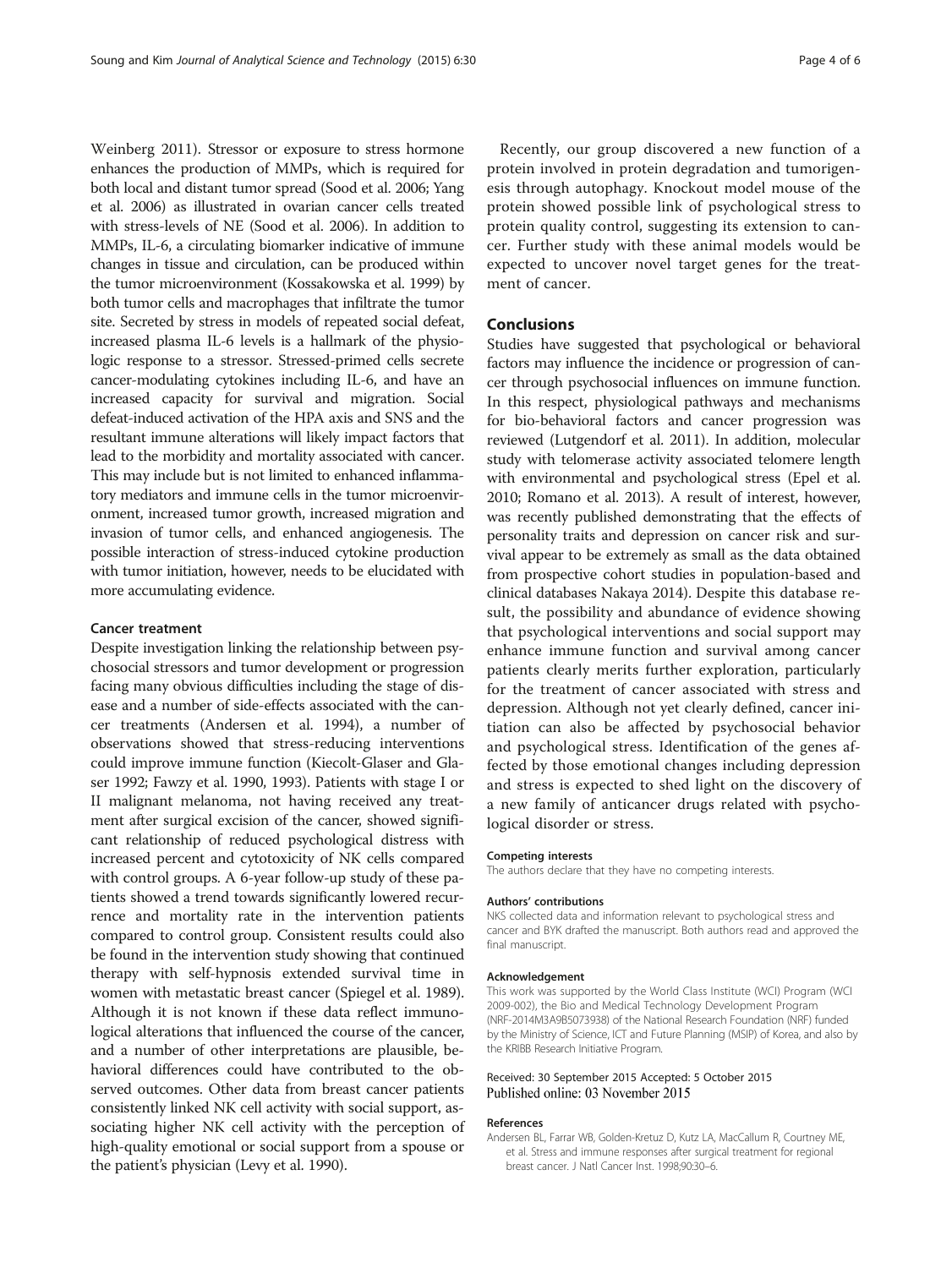<span id="page-4-0"></span>Andersen BL, Kielcolt-Glaser JK, Glaser RA. Biobehavioural model of cancer stress and disease course. Am Psychol. 1994;49:389–404.

- Antoni MH, Lutgendorf SK, Cole SW, Dhabhar FS, Sephton SE, McDonald PG, et al. The influence of bio-behavioural factors on tumour biology: pathways and mechanisms. Nat. Rev. Cancer. 2006;6:240–8.
- Avitsur R, Stark J, Dhabhar FS, Sheridan JF. Social stress alters splenocyte phenotype and function. J Neuroimmunol. 2002;132:66–71.
- Bailey MT, Engler H, Powell ND, Padgett DA, Sheridan JF. Repeated social defeat increases the bactericidal activity of splenic macrophages through a Toll-like receptor-dependent pathway. Am J Physiol Regul Integr Comp Physiol. 2007;293:R1180–90.
- Bailey MT, Kierstein S, Sharma S, Spaits M, Kinsey SG, Tliba O, et al. Social stress enhances allergen-induced airway inflammation in mice and inhibits corticosteroid responsiveness of cytokine production. J Immunol. 2009a;182:7888–96.
- Bailey MT, Kinsey SG, Padgett DA, Sheridan JF, Leblebicioglu B. Social stress enhances IL-1beta and TNF-alpha production by Porphyromonas gingivalis lipopolysaccharide-stimulated CD11b + cells. Physiol Behav. 2009b;98:351–8.
- Bovbjerg DH. Psychoneuroimmunology: implications for oncology? Cancer. 1991;67:828–32.
- Bubenik J. MHC class I down-regulation: tumour escape from immune surveillance? (review). Int J Oncol. 2004;25:487–91.
- Chung YC, Chang YF. Serum interleukin-6 levels reflect the disease status of colorectal cancer. J Surg Oncol. 2003;83:222–6.
- Cohen S, Rabin B. Psychologic stress, immunity, and cancer. J Natl Cancer Inst. 1998;90:3–4.
- Curry JM, Hanke ML, Piper MG, Bailey MT, Bringardner BD, Sheridan JF, et al. Social disruption induces lung inflammation. Brain Behav Immun. 2010;24:394–402.
- Dhillon VS, Dhillon IK. Chromosome aberrations and sister chromatid exchange studies in patients with prostate cancer possible evidence of chromosome instability. Cancer Genet. 1998;100:143–7.
- Dong-Newsom P, Powell ND, Bailey MT, Padgett DA, Sheridan JF. Repeated social stress enhances the innate immune response to a primary HSV- 1 infection in the cornea and trigeminal ganglia of Balb/c mice. Brain Behav Immun. 2010;24:273–80.
- Engler H, Bailey MT, Engler A, Sheridan JF. Effects of repeated social stress on leukocyte distribution in bone marrow, peripheral blood and spleen. J Neuroimmunol. 2004a;148:106–15.
- Engler H, Dawils L, Hoves S, Kurth S, Stevenson JR, Schauenstein K, et al. Effects of social stress on blood leukocyte distribution: the role of alpha- and beta-adrenergic mechanisms. J Neuroimmunol. 2004b;156:153–62.
- Engler H, Engler A, Bailey MT, Sheridan JF. Tissue-specific alterations in the glucocorticoid sensitivity of immune cells following repeated social defeat in mice. J Neuroimmunol. 2005;163:110–9.
- Epel ES, Lin J, Dhabhar FS, Wolkowitz OM, Puterman E, Karan L, et al. Dynamics of telomerase activity in response to acute psychological stress. Brain Behav Immun. 2010;24:531–9.
- Esterling BA, Kiecolt-Glaser JK, Glaser R. Psychosocial modulation of cytokineinduced natural killer cell activity in older adults. Psychosomat Med. 1996;58:264–72.
- Fawzy FI, Fawzy NW, Hyun CS, Elashoff R, Guthrie D, Fahey JL, et al. Malignant melanoma: eVects of an early structured psychiatric intervention, coping and aVective state on recurrence and survival 6 years later. Arch Gen Psychiat. 1993;50:681–9.
- Fawzy IF, Kemeny ME, Fawzy NW, Elashott R, Morton D, Cousins N, et al. A structured psychiatric intervention for cancer patients. Arch Gen Psychiat. 1990;47:729–35.
- Fischman HK, Kelly DD. Sister chromatid exchanges induced by behavioural stress. Ann New York Acad Sci. 1987;496:426–35.
- Fox BH. Premorbid psychological factors as related to cancer incidence 1. J Behav Med. 1978;1:45–133.
- Glaser R, Kiecolt-Glaser JK. Handbook of human stress and immunity. San Diego: Academic Press; 1994.
- Glaser R, Rice J, Sheridan J, Fertel R, Stout J, Speicher C, et al. Stress-related immune suppression: health implications. Brain Behav Immun. 1987;1:7–20.
- Glaser R, Thorn BE, Tarr KL, Kiecolt-Glaser JK, d'Ambrosio SM. EVects of stress on methyltransferase synthesis: an important DNA repair enzyme. Health Psychol. 1985;4:403–12.
- Glaster R, Rice J, Speicher CE, Stout JC, Kiecolt-Glaser JK. Stress depresses interferon production by leukocytes concomitant with a decrease in natural killer cell activity. Behav Neurosci. 1986;100:675–8.
- Hanahan D, Weinberg RA. Hallmarks of cancer: the next generation. Cell. 2011;144:646–74.
- Herberman R, Ortaldo J, Riccardi C. Interferon and NK cells. In: Merigan TC, Friedman RM, editors. Interferons. London: Academic Press; 1982. p. 287–94.
- Herberman RB, Ortaldo JR. Natural killer cells: their role in defenses against disease. Science. 1981;214:24–30.

Hunzeker J, Padgett DA, Sheridan PA, Dhabhar FS, Sheridan JF. Modulation of natural killer cell activity by restraint stress during an influenza A/PR8 infection in mice. Brain Behav Immun. 2004;18:526–35.

- Irwin M, Brown M, Patterson T, Hauger R, Mascovich A, Grant I. Neuropeptide Y and natural killer cell activity: findings in depression and Alzheimer caregiver stress. FASEB J. 1991;5:3100–7.
- Irwin M, Daniel M, Risch SC, Bloom E, Weiner H. Plasma cortisol and natural killer cell activity during bereavement. Biol Psychiat. 1988;24:173–8.
- Kanter P, Leister KJ, Tomei LK, Wenner PA, Wenner CE. Epidermal growth factor and tumor promoters prevent DNA fragmentation by diVerent mechanisms. Biochem Biophys Res Commun. 1984;118:393–9.
- Kiecolt-Glaser JK, Garner W, Speicher CE, Penn G, Glaser R. Psychosocial modifiers of immunocompetence in medical students. Psychosomat Med. 1984;46:7–14.
- Kiecolt-Glaser JK, Glaser R, Strain EC, et al. Modulation of cellular immunity in medical students. J Behav Med. 1986;9:311–20. 29.
- Kiecolt-Glaser JK, Glaser R, Williger D, Stout J, Messick G, Sheppard S, et al. Psychosocial enhancement of immunocompetence in a geriatric population. Health Psychol. 1985a;4:25–41. 32.
- Kiecolt-Glaser JK, Glaser R. Psychoneuroimmunology: can psychological interventions modulate immunity? J Consult Clin Psychol. 1992;60:569–75.
- Kiecolt-Glaser JK, Malarkey WB, Chee M, Newton T, Cacioppo JT, Mao HY, et al. Negative behaviour during marital conflict is associated with immunological down-regulation. Psychosomat Med. 1993;55:395–409.
- Kiecolt-Glaser JK, Stephens R, Lipitz P, Speicher CE, Glaser R. Distress and DNA repair in human lymphocytes. J Behav Med. 1985b;8:311–20.
- Kinsey SG, Bailey MT, Sheridan JF, Padgett DA, Avitsur R. Repeated social defeat causes increased anxiety-like behavior and alters splenocyte function in C57BL/6 and CD-1 mice. Brain Behav Immun. 2007;21:458–66.
- Kossakowska AE, Edwards DR, Prusinkiewicz C, Zhang MC, Guo D, Urbanski SJ, et al. Interleukin-6 regulation of matrix metalloproteinase (MMP-2 and MMP-9) and tissue inhibitor of metalloproteinase (TIMP-1) expression in malignant non-Hodgkin's lymphomas. Blood. 1999;94:2080–9.
- Kradin R, Rodberg G, Zhao LH, Leary C. Epinephrine yields translocation of lymphocytes to the lung. Exp Mol Pathol. 2001;70:1–6.
- Levy SM, Herberman R, Lippman M, d'Angelo T. Correlation of stress factors with sustained depression of natural killer cell activity and predicted prognosis in patients with breast cancer. J Clin Oncol. 1987;5:348–53.
- Levy SM, Herberman RB, Maluish AM, Schlien G, Lippman M. Prognostic risk assessment in primary breast cancer by behavioural and immunological parameters. Health Psychol. 1985;4:99–113.
- Levy SM, Herberman RB, Whiteside T, Sanzo K, Lee J, Kirkwood J. Perceived social support and tumor estrogen/progesterone receptor status as predictors of natural killer call activity in breast cancer patients. Psychosomat Med. 1990;52:73–85.
- Li GY, Yao KT, Glaser R. Sister chromatid exchange and nasopharyngeal carcinoma. Int J Cancer. 1989;43:613–8.
- Lillberg K, Verkasalo PK, Kaprio J, Teppo L, Helenius H, Koskenvuo M. Stressful life events and risk of breast cancer in 10,808 women: a cohort study. Am J Epidemiol. 2003;157:415–23.
- Marucha PT, Crespin TR, Shelby RA, Andersen BI. TNF-alpha levels in cancer patients relate to social variables. Brain Behav Immun. 2005;19:521–5.
- Mays JW, Bailey MT, Hunzeker JT, Powell ND, Papenfuss T, Karlsson EA, et al. Influenza virus-specific immunological memory is enhanced by repeated social defeat. J Immunol. 2010;184:2014–25.
- Mays JW, Powell ND, Hunzeker JT, Hanke ML, Bailey MT, Sheridan JF. Stress and the anti-influenza immune response: repeated social defeat augments clonal expansion of CD8(+)T cells during primary influenza A viral infection. J Neuroimmunol. 2012;243:34–42.
- Nakaya N. Effect of psychosocial factors on cancer risk and survival. J Epidmiol. 2014;24(1):1–6.